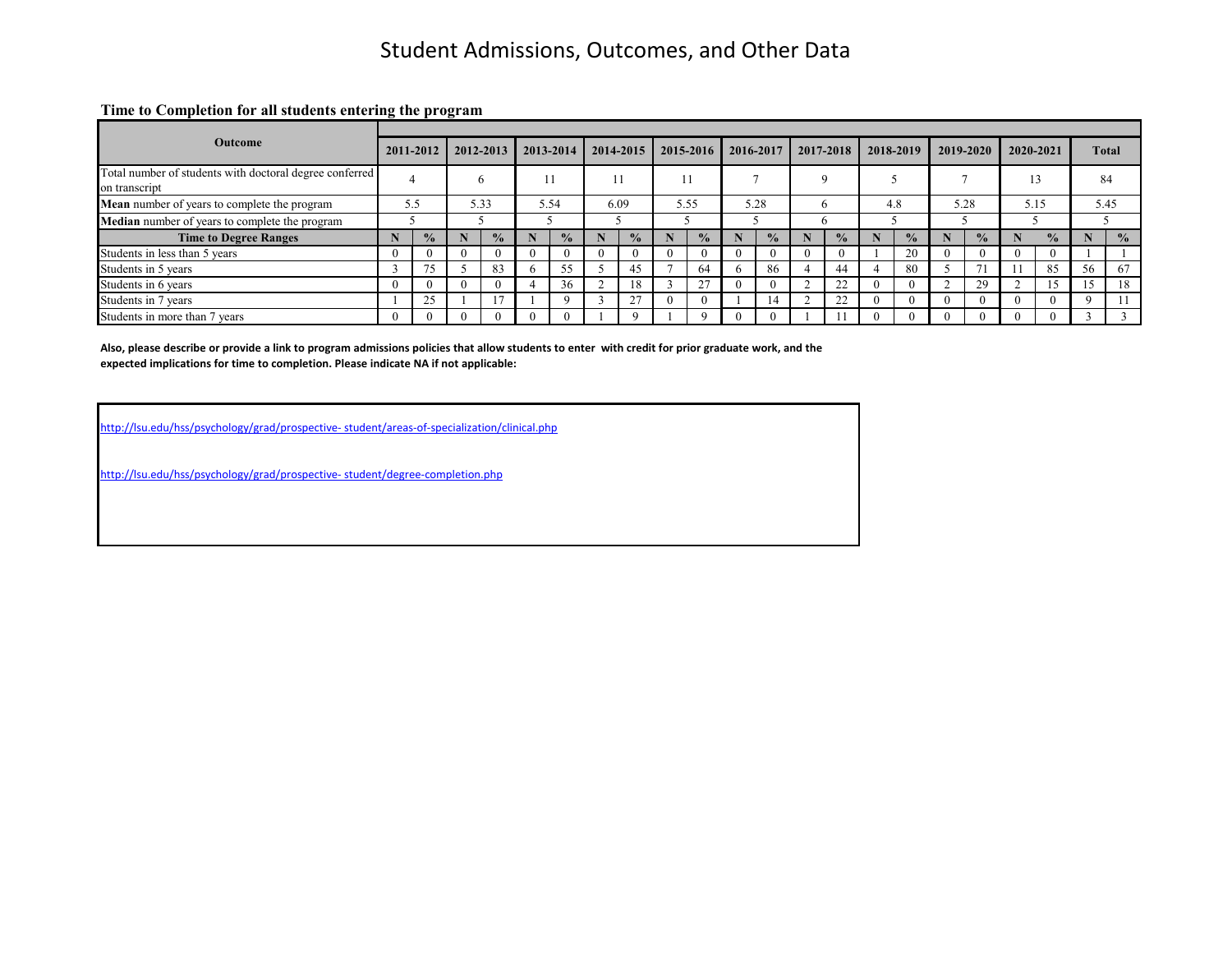# **Program Costs**

| <b>Description</b>                                                                                           | 2020-2021 $1^{\text{st}}$ -year<br><b>Cohort Cost</b> |
|--------------------------------------------------------------------------------------------------------------|-------------------------------------------------------|
| Tuition for full-time students (in-state)                                                                    | \$12,537                                              |
| Tuition for full-time students (out-of-state)                                                                | \$29,452                                              |
| Tuition per credit hour for part-time students (if applicable enter amount; if<br>not applicable enter "NA") | \$786                                                 |
| University/institution fees or costs                                                                         | \$1,245                                               |
| Additional estimated fees or costs to students (e.g. books, travel, etc.)                                    | \$850                                                 |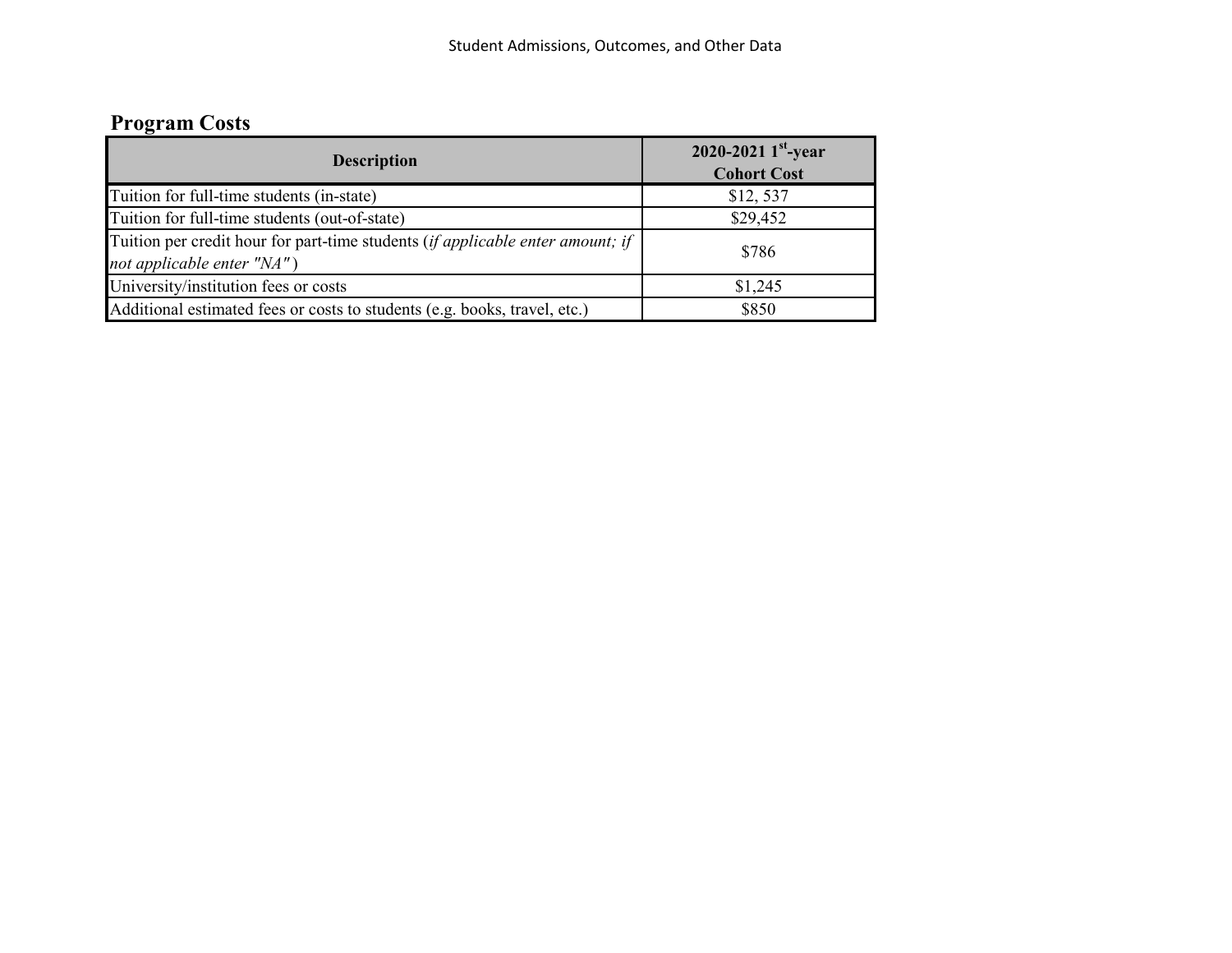|                                                                                                                                      |              |                          |                |                |              |                |              |                          |               | <b>Year Applied for Internship</b> |             |                          |                |                |                |                          |          |                          |          |                |
|--------------------------------------------------------------------------------------------------------------------------------------|--------------|--------------------------|----------------|----------------|--------------|----------------|--------------|--------------------------|---------------|------------------------------------|-------------|--------------------------|----------------|----------------|----------------|--------------------------|----------|--------------------------|----------|----------------|
| <b>Outcome</b>                                                                                                                       |              | 2011-2012                |                | 2012-2013      |              | 2013-2014      |              | 2014-2015                |               | 2015-2016                          |             | 2016-2017                |                | 2017-2018      |                | 2018-2019                |          | 2019-2020                |          | 2020-2021      |
|                                                                                                                                      | N            | $\frac{0}{0}$            | $\mathbf N$    | $\frac{0}{0}$  | N            | $\frac{0}{0}$  | N            | $\frac{6}{10}$           | N             | $\frac{0}{0}$                      | N           | $\frac{0}{0}$            | N              | $\frac{0}{0}$  | N              | $\frac{0}{0}$            | N        | $\frac{6}{6}$            | N        | $\frac{6}{10}$ |
| Students who obtained APA/CPA-accredited<br>internships                                                                              |              | 88                       | 10             | 83             | 9            | 64             | 13           | 93                       | $\tau$        | 78                                 | $\mathbf Q$ | 100                      | $\overline{4}$ | 100            | 10             | 100                      | 9        | 100                      | 6        | 86             |
| Students who obtained APPIC member internships that<br>were not APA/CPA-accredited (if applicable)                                   | $\theta$     | $\theta$                 | $\overline{0}$ | $\Omega$       | $\mathbf{0}$ | $\overline{0}$ | $\mathbf{0}$ | $\overline{0}$           | $\mathbf{0}$  | $\mathbf{0}$                       | $\Omega$    | $\overline{0}$           | $\mathbf{0}$   | $\overline{0}$ | $\mathbf{0}$   | $\mathbf{0}$             | $\Omega$ | $\overline{0}$           | $\theta$ | $\theta$       |
| Students who obtained other membership organization<br>internships (e.g. CAPIC) that were not APA/CPA-<br>accredited (if applicable) | $\theta$     | $\overline{0}$           | $\mathbf{0}$   | $\mathbf{0}$   | $\mathbf{0}$ | $\overline{0}$ | $\theta$     | $\mathbf{0}$             | $\theta$      | $\mathbf{0}$                       | $\theta$    | $\overline{0}$           | $\overline{0}$ | $\overline{0}$ | $\overline{0}$ | $\mathbf{0}$             | $\theta$ | $\overline{0}$           | $\theta$ | $\Omega$       |
| Students who obtained internships conforming to<br>CDSPP guidelines that were not APA/CPA-accredited<br>( <i>if applicable</i> )     | $\theta$     | $\Omega$                 | $\mathbf{0}$   | $\Omega$       | $\theta$     | $\overline{0}$ | $\Omega$     | $\overline{0}$           | $\theta$      | $\theta$                           | $\Omega$    | $\theta$                 | $\theta$       | $\theta$       | $\mathbf{0}$   | $\theta$                 | $\Omega$ | $\overline{0}$           | $\Omega$ | $\Omega$       |
| Students who obtained other internships that were not<br>APA/CPA-accredited (if applicable)                                          | $\Omega$     | $\theta$                 | $\theta$       |                | $\Omega$     | $\overline{0}$ | $\theta$     | $\overline{0}$           | $\theta$      | $\theta$                           | $\theta$    | $\theta$                 | $\theta$       | $\theta$       | $\mathbf{0}$   | $\theta$                 | $\Omega$ | $\mathbf{0}$             |          | $\Omega$       |
| Students who obtained any internship                                                                                                 | $\mathbf{r}$ | 88                       | 10             | 83             | 9            | 64             | 13           | 93                       | $\mathcal{I}$ | 78                                 | 9           | 100                      | $\overline{4}$ | 100            | 10             | 100                      | 9        | 100                      | 6        | 86             |
| Students who sought or applied for internships<br>including those who withdrew from the application<br>process                       | 8            | $\overline{\phantom{a}}$ | 12             | $\blacksquare$ | 14           | $\sim$         | 14           | $\overline{\phantom{a}}$ | 9             |                                    | $\mathbf Q$ | $\overline{\phantom{a}}$ | $\overline{4}$ | $\blacksquare$ | 10             | $\overline{\phantom{a}}$ | 9        | $\overline{\phantom{a}}$ |          |                |

#### **Internship Placement - Table 2**

|                                                                                                                |           |                          |    |               |           |                          |           |                          |          |               | <b>Year Applied for Internship</b> |               |           |                          |           |               |             |                          |               |
|----------------------------------------------------------------------------------------------------------------|-----------|--------------------------|----|---------------|-----------|--------------------------|-----------|--------------------------|----------|---------------|------------------------------------|---------------|-----------|--------------------------|-----------|---------------|-------------|--------------------------|---------------|
| <b>Outcome</b>                                                                                                 | 2011-2012 |                          |    | 2012-2013     | 2013-2014 |                          | 2014-2015 |                          |          | 2015-2016     | 2016-2017                          |               | 2017-2018 |                          | 2018-2019 |               |             | 2019-2020                | 2020-2021     |
|                                                                                                                |           | $\frac{0}{2}$            |    | $\frac{0}{2}$ |           | $\frac{0}{2}$            |           | $\frac{1}{2}$            |          | $\frac{1}{2}$ |                                    | $\frac{1}{2}$ |           | $\frac{0}{2}$            |           | $\frac{0}{2}$ |             | $\frac{1}{2}$            | $\frac{0}{0}$ |
| Students who sought or applied for internships<br>including those who withdrew from the application<br>process | 8         | $\overline{\phantom{0}}$ | 12 |               | 14        | $\overline{\phantom{0}}$ | 14        | $\overline{\phantom{0}}$ | Q        |               | $\mathbf Q$                        |               |           | $\overline{\phantom{0}}$ | 10        |               | $\mathbf Q$ | $\overline{\phantom{0}}$ |               |
| Students who obtained paid internships                                                                         |           | 88                       | 10 | 83            |           | 64                       |           | 93                       |          | 78            | 9                                  | 100           |           | 100                      | 10        | 100           | $\Omega$    | 100                      | 86            |
| Students who obtained half-time internships <sup>*</sup> (if<br><i>applicable</i> )                            |           | $\theta$                 | 0  |               |           |                          |           |                          | $\Omega$ |               | $\theta$                           | $\theta$      |           | $\theta$                 |           |               | $\Omega$    |                          | $\theta$      |

# **Internship Placement - Table 1**

\* Cell should only include students who applied for internship and are included in applied cell count from "Internship Placement – Table 1"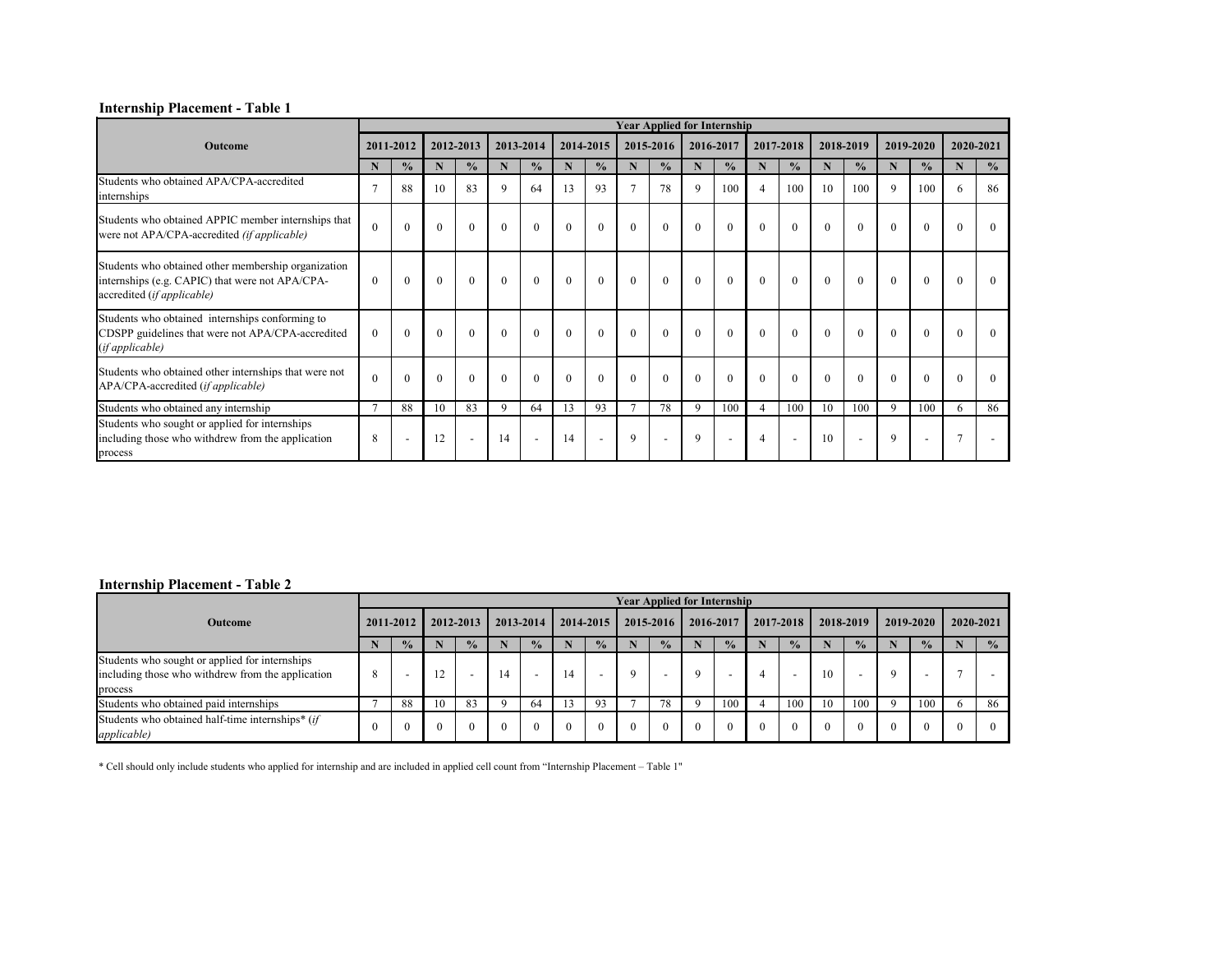# **Attrition**

|                                                                                          |                |                          |          |                          |                |                          |          |                          |          |                          |                | <b>Year of First Enrollment</b> |              |                          |                |                          |                |                          |           |               |
|------------------------------------------------------------------------------------------|----------------|--------------------------|----------|--------------------------|----------------|--------------------------|----------|--------------------------|----------|--------------------------|----------------|---------------------------------|--------------|--------------------------|----------------|--------------------------|----------------|--------------------------|-----------|---------------|
| <b>Variable</b>                                                                          | 2011-2012      |                          |          | 2012-2013                |                | 2013-2014                |          | 2014-2015                |          | 2015-2016                |                | 2016-2017                       | 2017-2018    |                          | 2018-2019      |                          |                | 2019-2020                | 2020-2021 |               |
|                                                                                          | N              | $\frac{1}{2}$            | N        | $\frac{1}{2}$            | N              | $\frac{1}{2}$            | N        | $\frac{1}{2}$            | N        | $\frac{0}{0}$            | N              | $\frac{1}{2}$                   | N            | $\frac{1}{2}$            | N              | $\frac{0}{0}$            | N              | $\frac{1}{2}$            | N         | $\frac{0}{0}$ |
| Students for whom this is the<br>year of first enrollment (i.e. new<br>students)         | 9              | $\overline{\phantom{0}}$ | 10       | $\overline{\phantom{0}}$ | 3              | $\overline{\phantom{0}}$ | 9        | $\overline{\phantom{0}}$ | 14       | $\overline{\phantom{0}}$ | 8              | $\overline{\phantom{a}}$        | 9            | $\overline{\phantom{0}}$ | 12             | $\overline{\phantom{0}}$ | $\overline{3}$ | $\overline{\phantom{0}}$ | 10        |               |
| Students whose doctoral<br>degrees were conferred on their<br>transcripts                | $\mathcal{L}$  | 78                       | 9        | 90                       |                | 33                       | 9        | 100                      | 11       | 79                       | 5              | 63                              | $\mathbf{0}$ | $\mathbf{0}$             | $\mathbf{0}$   | $\overline{0}$           |                | $\mathbf{0}$             | $\theta$  | $\theta$      |
| Students still enrolled in<br>program                                                    |                | $\theta$                 | $\theta$ | $\overline{0}$           | $\theta$       | $\mathbf{0}$             | $\theta$ | $\mathbf{0}$             | $\theta$ | $\overline{0}$           |                | 13                              | 8            | 89                       | 10             | 83                       | 12             | 92                       | 10        | 100           |
| Students no longer enrolled for<br>any reason other than conferral<br>of doctoral degree | $\overline{2}$ | 22                       |          | 10                       | $\overline{2}$ | 67                       | $\theta$ | $\overline{0}$           | 3        | 21                       | $\overline{2}$ | 25                              |              | 11                       | $\overline{2}$ | 17                       |                | 8                        | $\Omega$  | $\Omega$      |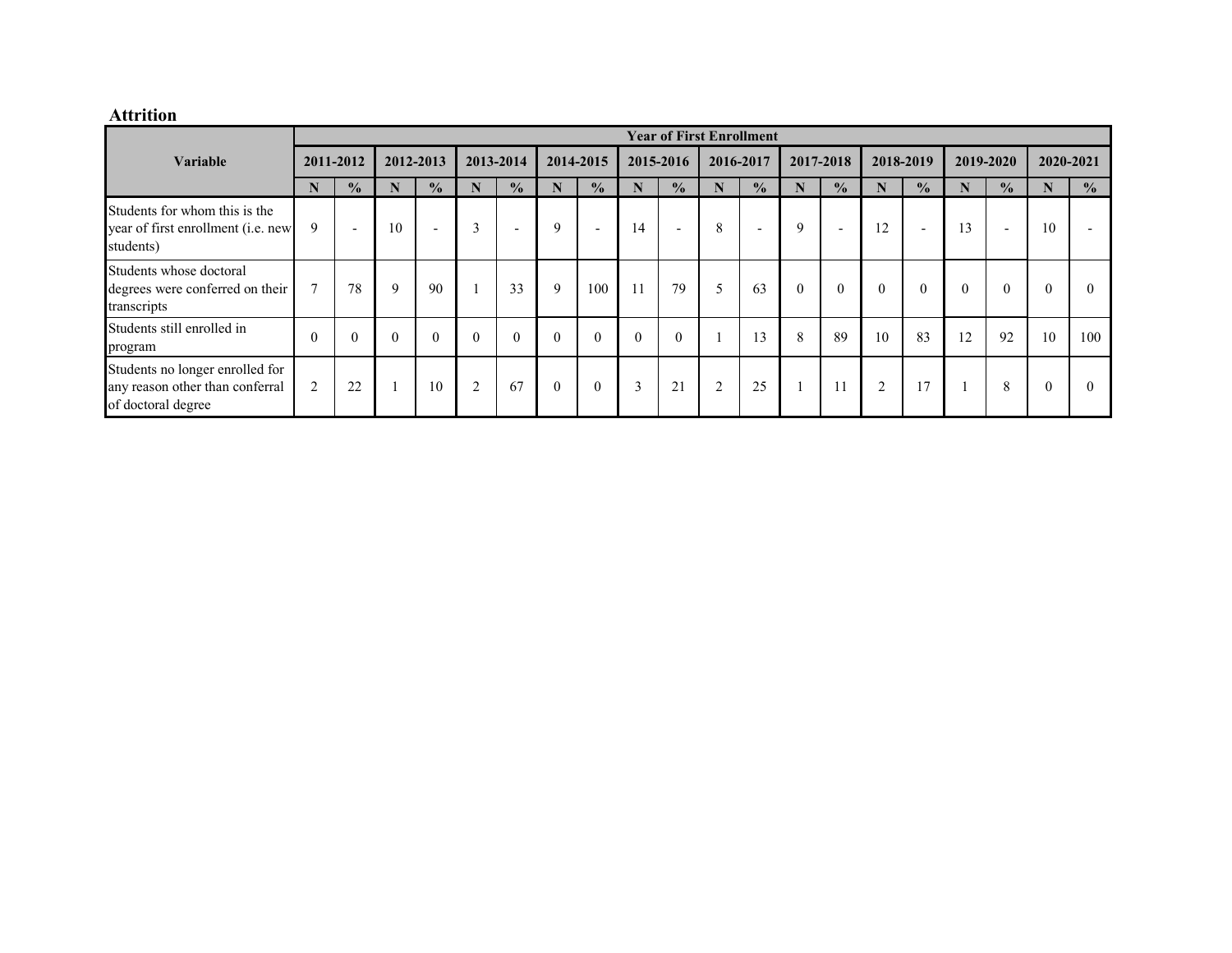# **Licensure**

| Outcome                                                                                                              | 2011-2021 |
|----------------------------------------------------------------------------------------------------------------------|-----------|
| The total number of program graduates (doctoral degrees conferred on<br>transcript) between 2 and 10 years ago       | 84        |
| The number of these graduates (between 2 and 10 years ago) who<br>became licensed psychologists in the past 10 years | 59        |
| Licensure percentage                                                                                                 | 70%       |